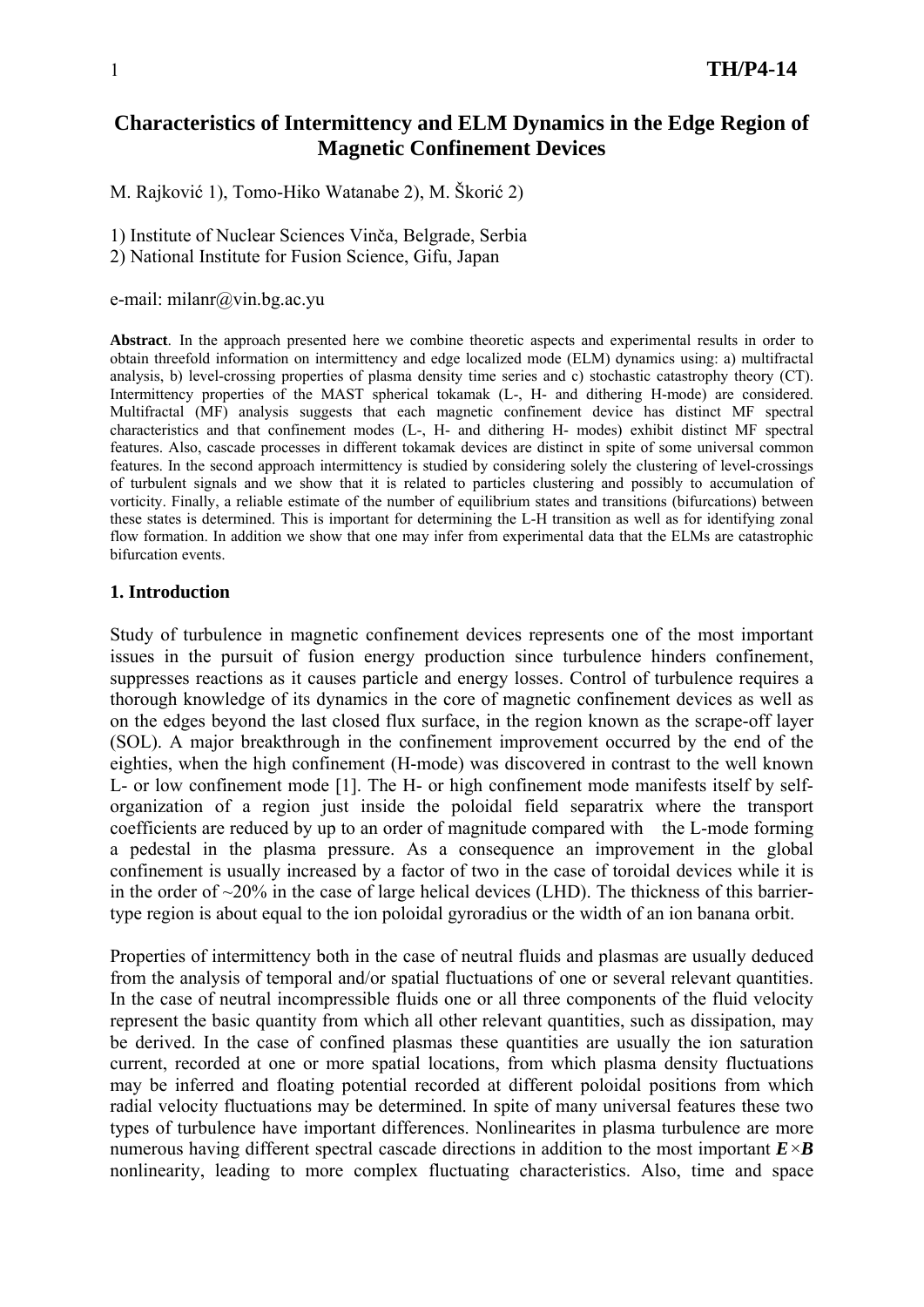measurements in plasmas lead to different information on the structure of turbulence. Turbulence in confined plasmas is created and damped at the same spatial location where the measurements are taken so that spatial and temporal informations are interwoven and Taylor's frozen flow hypothesis cannot be applied, a common practice in neutral fluid turbulence studies. For the same reason the inertial range [2], may exist only locally in space or in time, and the extent of this range changes along the temporal scale as well as along space, for example along poloidal direction.

Existence of long-range correlations, noticed in several magnetic confinement devices, suggested that scaling models with a single parameter are appropriate at large temporal scales. However, at small scales, characteristic for intermittency more parameters are needed. As a consequence, a need for multifractal analysis was recognized recently and several studies were devoted to this aspect of plasma turbulence [3, 4, 5, 6, 7]. In Section 2 we present, based on a new approach, main multifractal features of L and H mode turbulence.

Two features of intermittency are its clustering property and the variability in amplitude. Namely, different events cluster together creating uneven density space and time, and events reflected in the highly variable amplitude are dispersed in space and time disproportionately. Much insight into the nature of intermittency may be gained from the study of approximations of turbulent signals which retain only the zero-axis crossings (frequency) information [8, 9]. In Section 3 the clustering properties of these signals are studied based on variance properties of the zero-crossings number in a given time period.

In the studies of strong turbulence [10], the following Langevin equation was obtained as a model for the evolution of turbulence amplitude

$$
\frac{dx}{dt} + \Lambda(x)x = \sigma W(t),\tag{1.1}
$$

where  $\Lambda(x)$  is a deterministic amplification,  $\sigma$  is the diffusion coefficient (assumed constant),  $W(t)$  is a Wiener process (i.e. idealized Brownian motion) and x is the amplitude as stochastic variable. In Section 4 we relate this equation to the stochastic catastrophy theory and to the method presented in Section 4 obtaining new insight into the nature of edge localized modes. The conclusion is presented in Section 5.

### **2. Multifractal Analysis of Turbulent Signals**

The ion saturation current fluctuations of reciprocating Langmuir probe installed at the edge of magnetic confinement devices, the quantity used in present analysis, is assumed equivalent to density fluctuations [11]. Recent experimental studies have suggested that intermittency in the SOL of magnetic confinement devices is caused by nonlocal coherent structures denoted as blobs or avaloids [12], which are essentially large-scale structures with high radial velocity, ejected radially towards the wall and encountered intermittently in SOL. These structures lead to a direct loss of matter and energy and hence have a high impact on confinement in contrast to the second type of coherent structures encountered in fusion devices, which represent locally organized fluctuations and which, due to their non radial propagation, contribute less to the loss of confinement. The intermittency properties of the MAST spherical tokamak (L-, H-, and dithering H-mode) are presented here whose MF spectra were generated by consistent use of the measure given by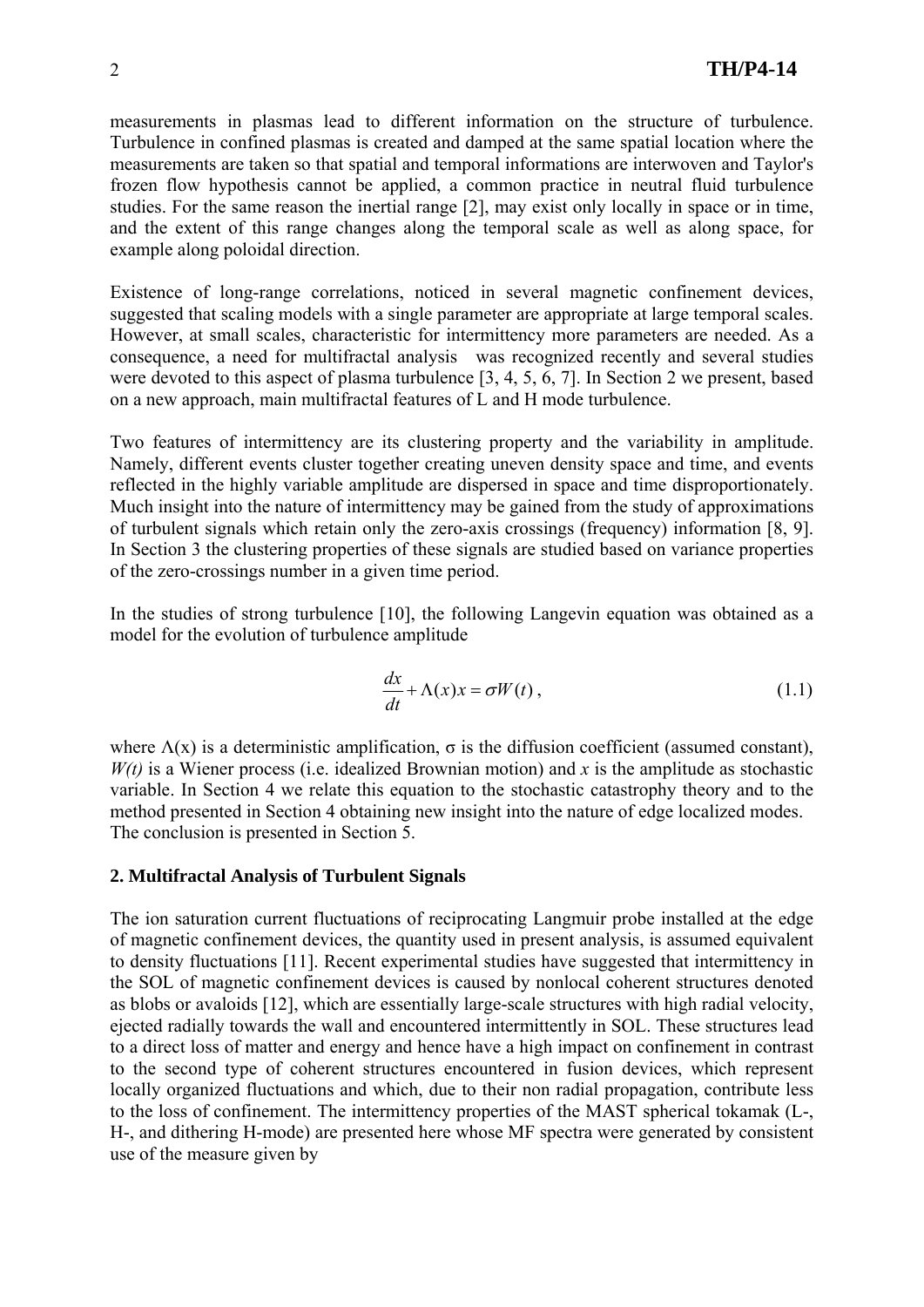### 3 **TH/P4-14**

$$
\varepsilon = c \frac{\left( \left| n \frac{dn}{dt} \right| - \left\langle \left| n \frac{dn}{dt} \right| \right\rangle \right)^2}{\left\langle \left( \left| n \frac{dn}{dt} \right| - \left\langle \left| n \frac{dn}{dt} \right| \right\rangle \right)^2 \right\rangle}
$$
\n(2.1)

where *c* is a constant. The slope of two-point correlation function using this measure yields intermittency exponent closer to the corresponding value for neutral fluids than the values obtained from other measures. In Fig. 1 the ion-saturation current fluctuations of the 6861 L-, 9031 dithering H- (L/H) and the 5738 H-mode are presented, from left to right respectively. Strong ELM dynamics may be easily noticed in the H-mode while the number of large amplitude bursts in the L/H mode is considerably higher than in the L-mode.



*Figure 1. Normalized ion-saturation currents of L-, L/H, and H-mode from left to right respectively.* 

The large deviation spectra of these time series are presented in Figs. 2 and 3 on different scales, namely for  $\Delta t = 2^3, \ldots, 2^7$ . The Hölder exponent  $\alpha$ , shown on the *x*-axis, quantifies the scaling properties of the process at a given time so that lower values correspond to more abrupt variations. The *y*-axis represents the probility of occurrence of  $\alpha$  in a time series. The most striking feature of these spectra is their departure from a pure bell-shape and concavity and is a good example where Large Deviation Spectra provide more information than Legendre spectra, which are strictly concave although they may be asymmetrical.



*Figure 2. Large Deviation Spectra of the L-mode signal 6861 (left) and the dithering H-mode 9031 (right) of the MAST device for five different scales*  $\Delta t = 2^3, ..., 2^7$ *.* 

Their shape reflects existence of several multiplicative laws underlying the cascade processes so that there is a lumping of measures whose supports are disjoint. The spectrum of the lumping of two measures resulting in a non concave spectrum is presented in Fig. 4. It is evident that the L-mode has more complex multifractal structure in the sense that there are more α-values at which the irregularity of the spectrum occurs (i.e. more phase changes) than in the case of dithering H-mode. Hence, more measures are lumped and consequently the cascade mechanism and energy transfer is more complex in the case of L-mode. The right-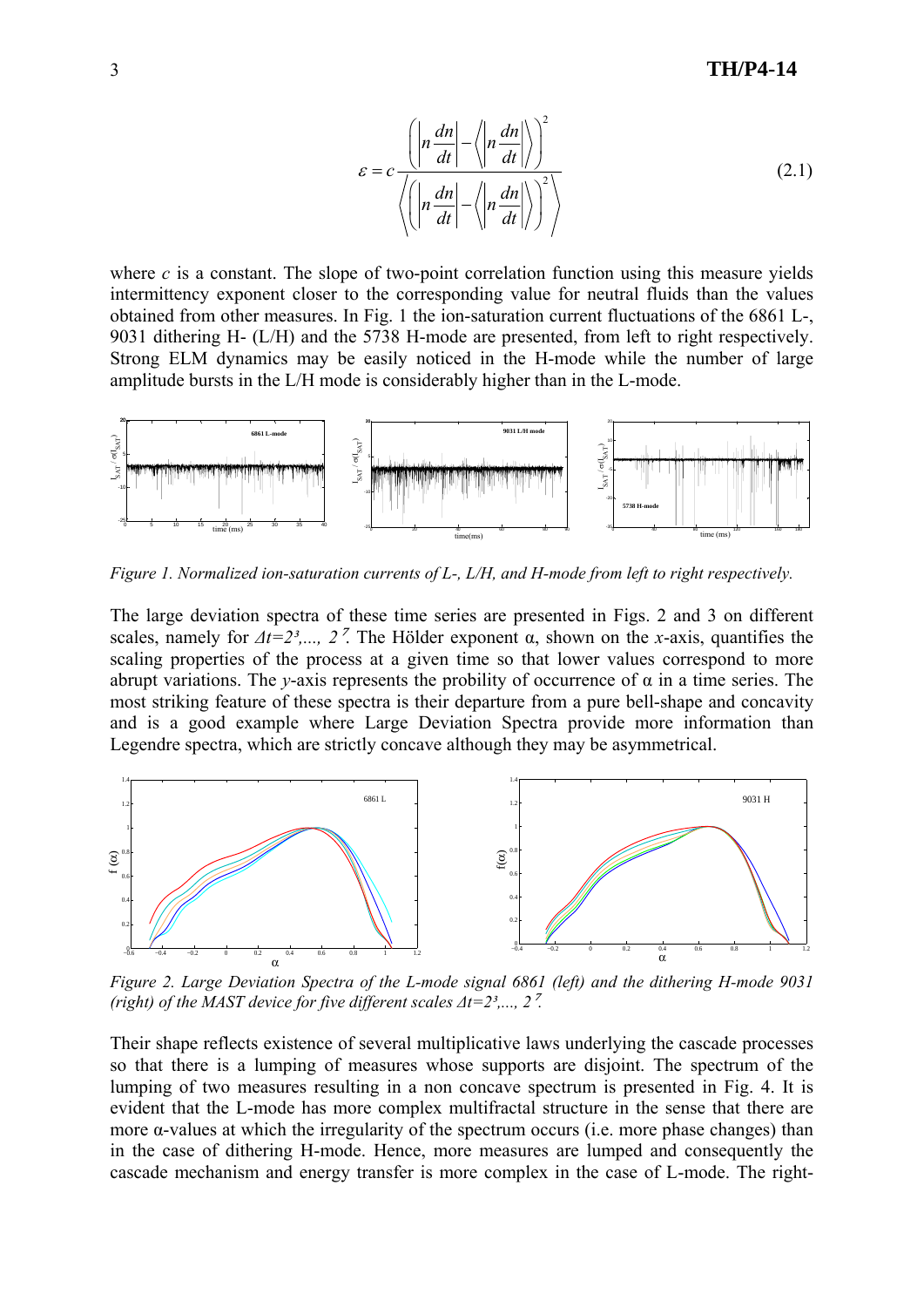hand slope of the spectra, both in the case of L- and the L/H- mode, is larger than the lefthand slope, indicating rich variety of strong singularities and their gradual probability of occurrence. The location of the most probable Hölder exponent  $\alpha_0$  for the L-mode is  $\alpha_0 \sim 0.6$ and slightly larger  $\alpha_0 \sim 0.7$  for the L/H- and H-mode. The width of the spectrum, defined as the  $|\alpha_{\text{max}} - \alpha_{\text{min}}|$ , is larger in the case of L-mode due to the stronger intermittency effects. Moreover, more irregular instants (degenerate singularities) of fluctuations are present in the L-mode than in the other modes since in the former case the width  $|\alpha_{\text{max}} - \alpha_0|$  is larger than for other modes. The spectrum of the H-mode (Fig. 4) clearly reveals the contribution of ELMs (strong singularities of the spectrum) while weak singularities define a concave part of the spectrum which shows no signs of lumping.



*Figure 3. Large Deviation Spectrum of the H-Figure 4. The spectrum of two lumped measures mode 5738 for five different scales. is the maximum of the individual spectra.* 

#### **3. Clustering Properties of Turbulence Signals**

Zero-crossing (or crossing of any particular level of interest) may offer important insight into the underlying process whose temporal variations are studied. The average number of zerocrossings of stationary gaussian process in a specific time interval may be analytically determined and is given by the celebrated Rice formula [13]:

$$
N(t) = \lim_{n \to \infty} \int_0^{\tau} \delta(x(t)) |\partial x(t) / \partial t| dt
$$
 (3.1)

where  $\delta(x)$  is the Dirac delta function. Important information on the clustering properties of the signal is however contained in the expression for the variance of the number of zero crossings. The expression for variance again may be derived analytically [14], and is directly proportional to the time interval  $\tau$ , i.e.  $\langle N^2(t) \rangle \sim \tau$ . Based on this expression for gaussian process the goal is to contrast clustering properties of turbulent signals with the white gaussian noise. For this purpose a running average within a time interval *τ* of the number of zero-crossings in  $\tau$  is evaluated. The fluctuations of the running average are  $\delta N(\tau) = N(\tau)$ - $\langle N(\tau) \rangle$ , where the brackets denote long-time average, possibly the time of the whole signal. We are interested in the scaling of the variance

$$
\left\langle \delta N^2(\tau) \right\rangle^{1/2} = \left[ \left\langle N^2(\tau) \right\rangle - \left\langle N(\tau) \right\rangle^2 \right]^{1/2} \sim \tau^\mu. \tag{3.2}
$$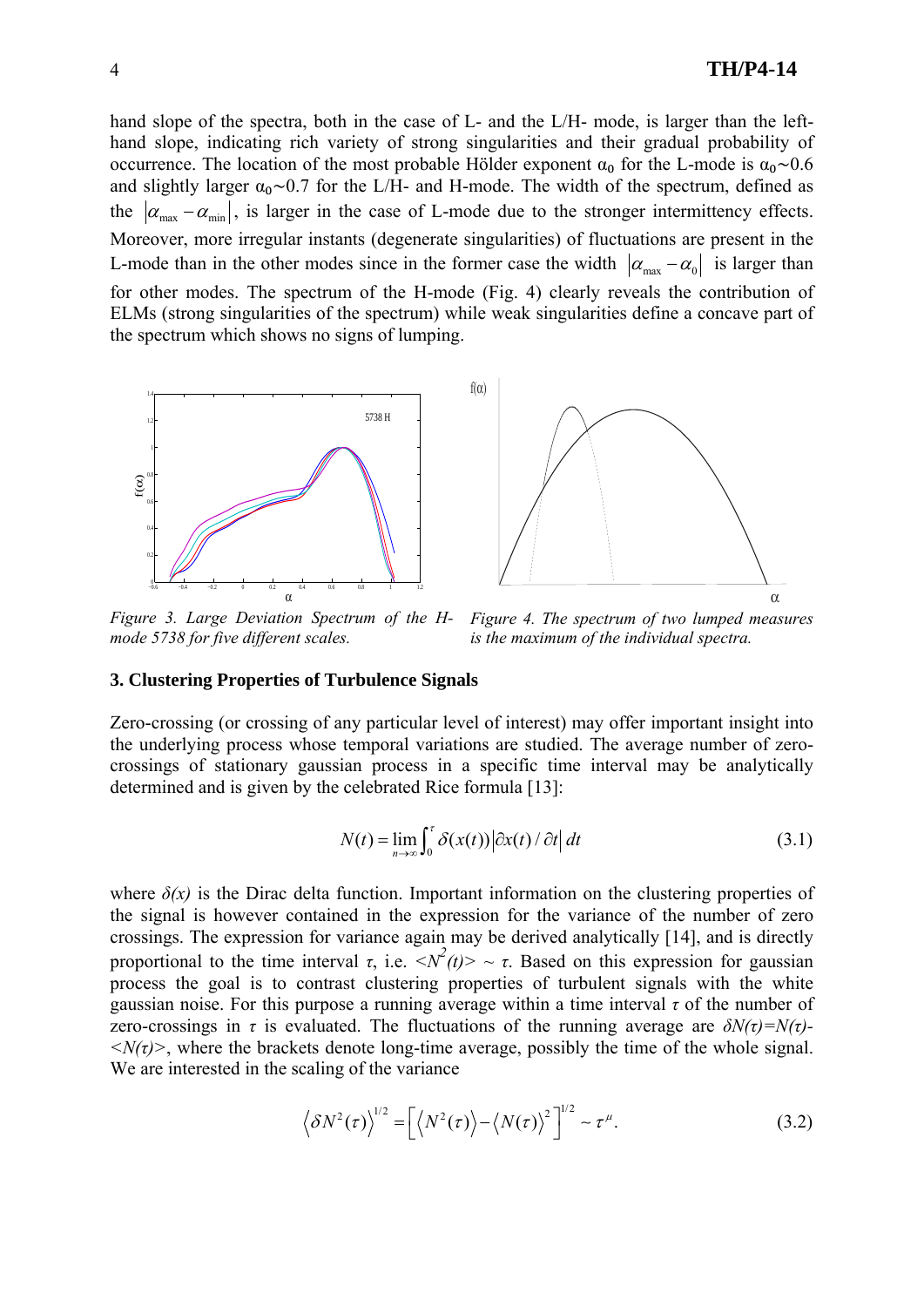### 5 **TH/P4-14**

For a white gaussian noise the clustering exponent is  $\mu = I/2$ . Since white noise has no clustering, the value of *1/2* indicates lack of clustering. In Fig. 5 we compare the standard deviation of the running density fluctuations for a neutral fluid (left) and the 6861 L-mode (right). Two scaling intervals of the type (2.2) appear dividing the scales of interest into two



*Figure 5. Standard deviation of the running density fluctuations vs. τ for incompressible fluid turbulence (left) and for the 6861 L-mode plasma turbulence (right).* 

groups which we interpret using the Taylor's frozen flow hypothesis. The scaling interval with exponent  $\sim 0.5$  suggests that there are no clustering effects for scales larger than the integral scale of the flow. This is an indication that large scales behave as white noise. Small scales with an exponent value less than  $1/2$  corresponding to the dissipative and inertial range scales show tendency of small scales to cluster. For the L-mode, the clustering exponent is somewhat larger (-0.335 in comparison with -0.36). The extent of large scales is greater and this is due to the large structures of confined plasma turbulence known as blobs or avaloids. These structures do not exhibit clustering since they behave as white noise. Note that the attribute of scales being large or small should be taken in restricted sense, since Taylor's frozen flow hypothesis may not be applicable in the case of confined plasma turbulence. Increased confinement, resulting in the H-mode, may at certain times generate ELMs whose temporal evolution is presented in Fig. 1 (right). In order to investigate the effect of ELMs on clustering we consider the H-mode with ELMs included and with ELMs excluded from the signal. In Fig. 6 the standard deviations of the running density fluctuations for the H-mode



*Figure 6. Standard deviation of the running density fluctuations vs τ for the 5738 H-mode with ELMs absent (left) and with ELMs present in the signal*.

with ELMs (left) and without (right) are presented. In the absence of ELMs the clustering is evident on all scales with an exponent 0.36 and there are no structures without clustering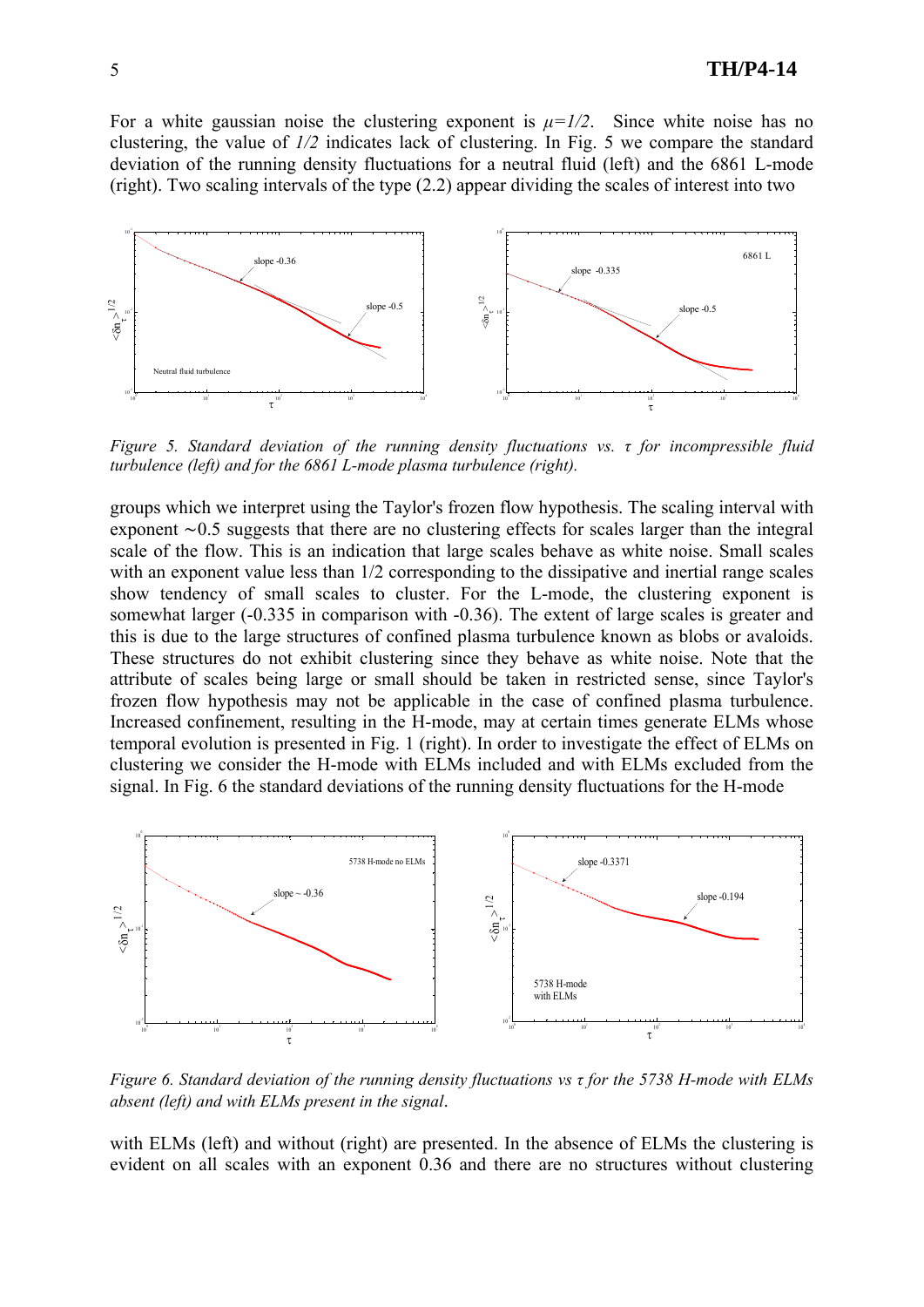effects. Introduction of ELMs causes intense clustering (small slope, exponent  $\sim$ -0.2), which involves large scales. In comparison with the L-mode which shows no clustering related to large structures as blobs (or avaloids), the large scale structures of H-mode (ELMs) are concentrated sets formed by particles clustering and possibly by accumulation of vorticity. Present analysis offers some interesting conclusions and opens up new areas for understanding plasma turbulence. First, blobs (large scale structures of L-mode) have no clustering properties and are very much different from edge localized modes which are produced by clustering effects. Even small ELMs have different temporal (and most likely) spatial characteristics from blob filaments. Moreover, the overall extent of scales corresponding to blobs surpass the scales corresponding to large scale structures of incompressible fluid turbulence. In the H-mode clustering effects are present on all scales relating this effect to the formation of transport barrier and zonal flows. Since transport is to a large extent suppressed in the H-mode, the value of the clustering exponent can be related to the transport coefficient [15]. Finally, clustering effects may offer new insight about the hierarchy of length scales and their role in the creation of coherent structures

#### **4. Stochastic Catastrophy Theory and the origin of ELMs**

The essential feature of Eq. (1.1) is contained in the deterministic term  $\Lambda(x)x$  whose form determines stable and unstable equilibria. In the same equation the diffusion function is the square root of the infinitesimal variance function and determines the relative influence of the noise process. We relate this equation to the deterministic CT in which the deterministic amplification represents the gradient of potential function  $V(\eta; c_1,...,c_n)$  which incorporates control variables  $c_1, \ldots, c_n$  and where  $\eta$  is the deterministic state variable. In general, CT applies to gradient systems that may respond to continuous changes in control variables by discontinuous change from one equilibrium state to another. In particular deterministic CT considers systems whose behavior follows

$$
d\eta = -\frac{dV(\eta)}{d\eta}dt\,,\tag{4.1}
$$

so that the state of the system changes as a consequence of the potential change. The equilibrium state is determined from the condition  $dV(\eta; c_1,...,c_n)/dt=0$ . Hence, CT considers systems that move toward an equilibrium state of minimal energy. The link between the potential function of a deterministic system and the stationary probability density function (pdf) of the corresponding stochastic system may be established by considering the stochastic differential equation [16]

$$
dx = -\frac{dV(x)}{dx}dt + \sigma(x)dW(t),
$$
\n(4.2)

where *x* is a stochastic variable,  $dW(t)$  represents a stochastic Gaussian white noise term (Wiener process) and  $\sigma(x)$  is the diffusion function. It is now easy to notice that Eq. (1.1) and Eq. (4.2) are equivalent with  $\Lambda(x)x$  corresponding to  $-dV(x)/dt$ . Since the potential function  $V(x)$  and the stationary probability density function (pdf)  $F(x)$  convey the same information about the configuration of critical points (i.e. equilibrium points) a stochastic stable equilibrium state may be interpreted as the mode of the pdf. Correspondingly, in stochastic CT stochastic bifurcations are characterized by a change in the number of stochastic equilibrium states or by a change in the number of modes of the stationary pdf. In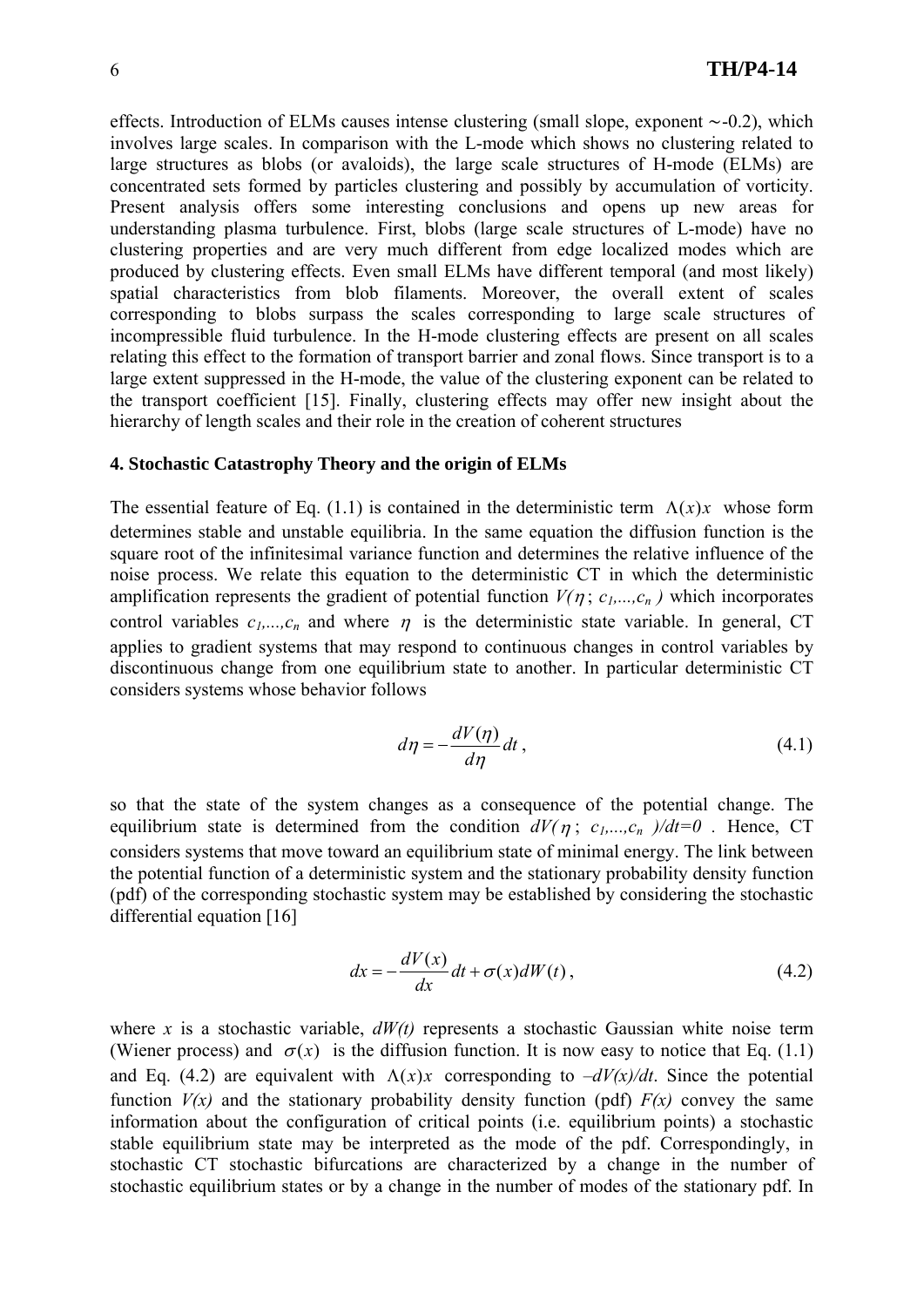## 7 **TH/P4-14**

deterministic CT the configuration of critical points is invariant under diffeomorphic change of coordinates while in general this is not the case with the stochastic counterpart. However, it was shown in [16] that the product of the pdf  $F(x)$  and the diffusion function  $\sigma$ ,  $I(x) = F(x)\sigma$ , is invariant under diffeomorphic transformation of variables. Moreover, it was shown that *I(x)* is a good indicator of the number of equilibrium states. Furthermore, the results presented in [17] have made a connection between *F(x)* and the level crossing probability mentioned in Section 3. Specifically, the probability of crossing a specific level *x* in the next time step  $\Delta t$ is given by

$$
P_{\Delta t}(x) = F(x)\sigma(x)\sqrt{2\Delta t}/\pi + O(\Delta t)
$$
\n(4.3)

so that the level crossing function  $Z(x) = P_{\lambda t}(x) / \sqrt{2\Delta t / \pi}$  approximates the invariant function *I(x)* up to order  $\sqrt{\Delta t}$ . An estimate of the level crossing function is given by

$$
\hat{Z}(x) = \frac{1}{\sqrt{2\Delta t / \pi}} \frac{1}{n-1} \sum_{i=1}^{n-1} \lambda_x(\phi_i, \phi_{i+1})
$$
(4.4)

where *n* is the number of observations and  $\lambda_{r}(\phi, \phi_{i+1})$  is equal to *l* or *0* depending whether level *x* was crossed by successive observations  $\phi_i$  and  $\phi_{i+1}$  or not respectively.

An important implication of the stochastic catastrophy theory (STC) in the context of confined plasma turbulence is that the information about level crossings of the time series of turbulent plasma density one may obtain a reliable estimate of the number of equilibrium states and transitions (bifurcations) between these states. In this manner a transition from L to H confinement mode may be easily detected and a type of catastrophy involved may be determined. Here we focus on the dynamics of edge localized modes in the H-mode of the MAST device and investigate whether ELMs are related to STC, i.e. whether ELMs are catastrophic bifurcation events. In Fig. 7 (left) we present the estimate of the level crossing function (i.e.  $I(x)$ ) of the 5738 H-mode signal from which the spikes corresponding to ELMs have been removed.



*Figure 7. Estimated level crossing function of the H-mode signal without ELM spikes (left) and of the denoised 5738 L-mode including ELMs (right).*

Clearly the obtained level crossing function is dominated by the diffusion function  $\sigma(x)$  and the level crossing function (i.e. the invariant quantity  $I(x)$ ) is monomodal. The estimated level crossing function of the same signal, however denoised this time, is presented on the right